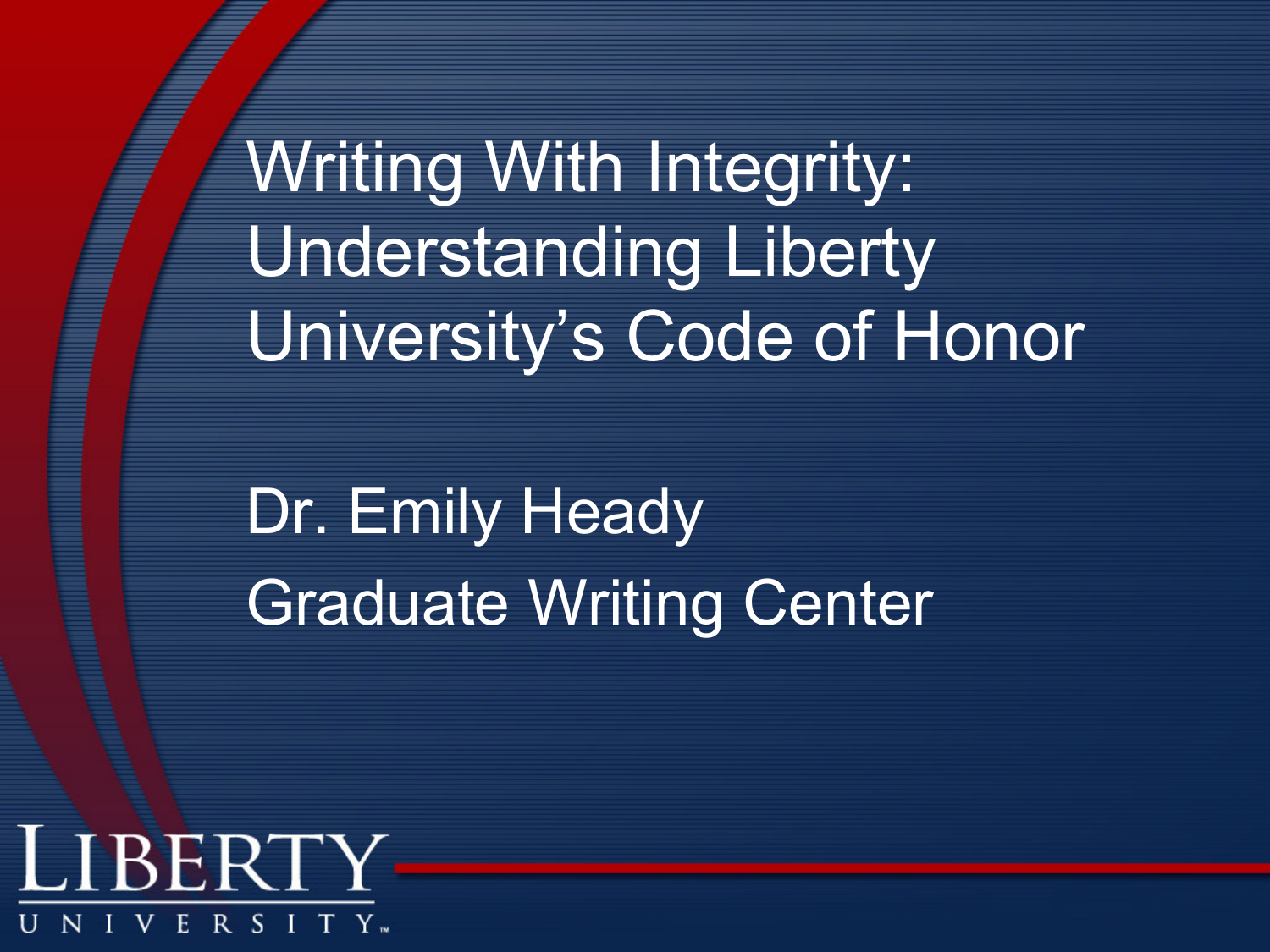# Why View This Presentation?

It will explain Academic Honesty. It will define Academic Dishonesty It will offer a specific explanation of Plagiarism. It will explain how to avoid committing plagiarism. It will explain LU's plagiarism policies.

**You are responsible for knowing what plagiarism is. If you commit plagiarism, you will be held accountable for your actions.**

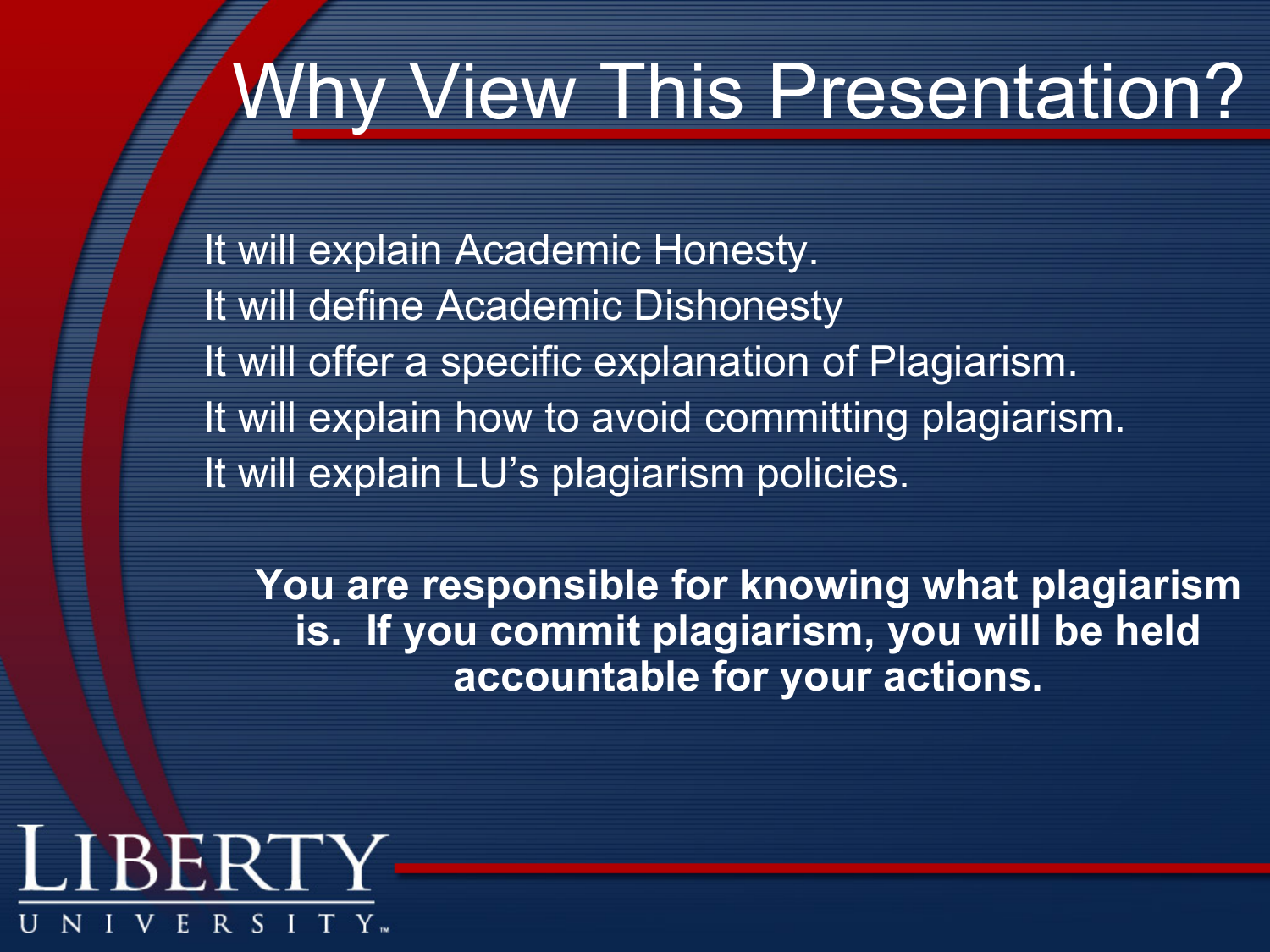## Academic Honesty

As a Christian institution, Liberty University holds its students to high standards for ethics, both personal and academic.

- Academic honesty, according to LU's Graduate Catalog, requires students to be "free from deception in both thought and action."
- Primarily, academic honesty at Liberty means that all work students complete is entirely their own (except as dictated by specific assignment guidelines), both in examination settings and in papers.
- Academically honest students in no way attempt to take credit for another's words, ideas, or research, and they represent both their own thoughts and those they cite with integrity, accuracy, and respect. Such students do not twist another's words, use another's research without proper citations, or steal information from other students' work.

### LIBERTY E R S I T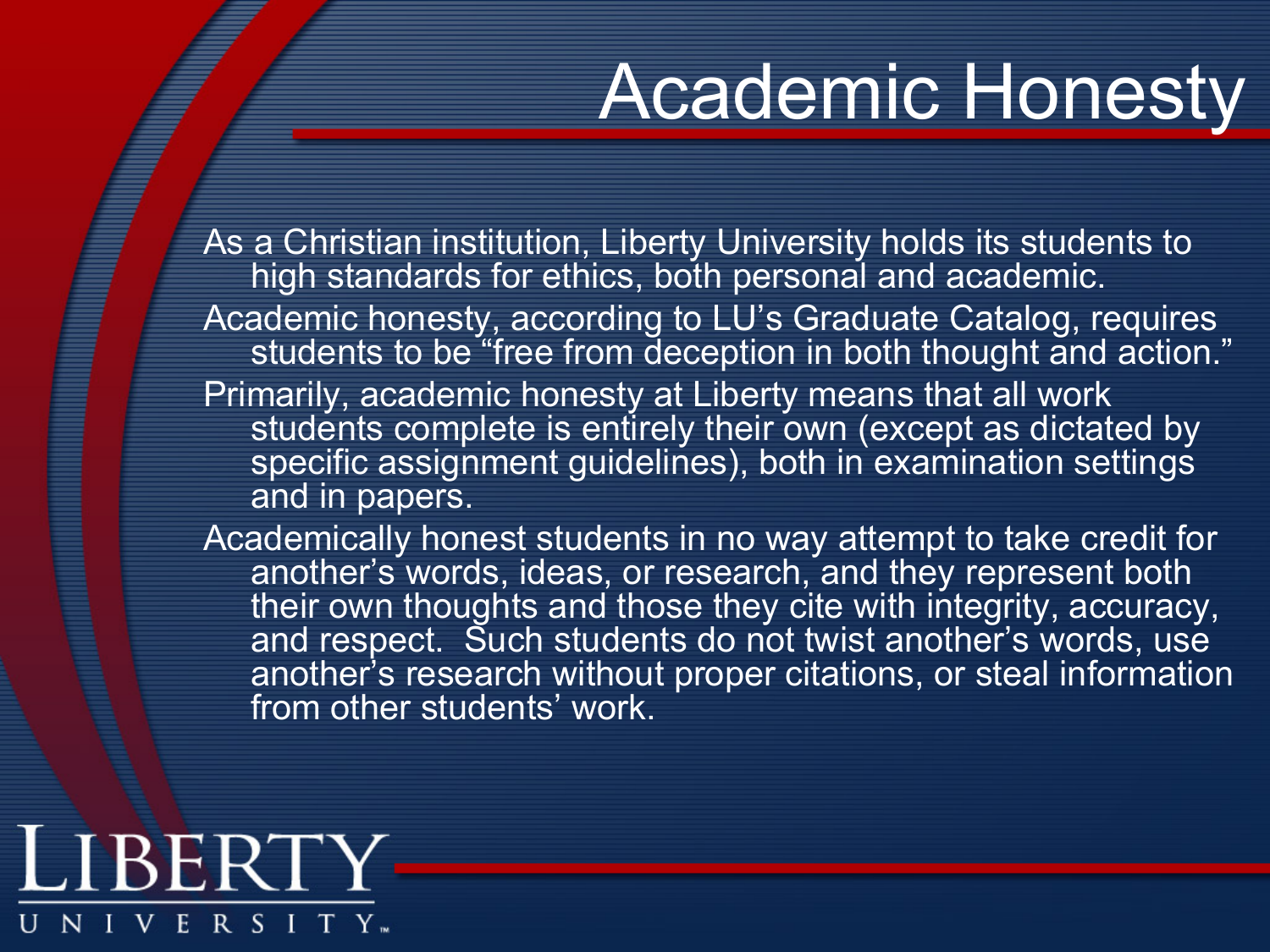# Academic Dishonesty

The Liberty Way and the LU Graduate Catalog both define academic dishonesty in the following ways:

- Cheating
- Falsification
- Plagiarism

LIBERTY  $R S I$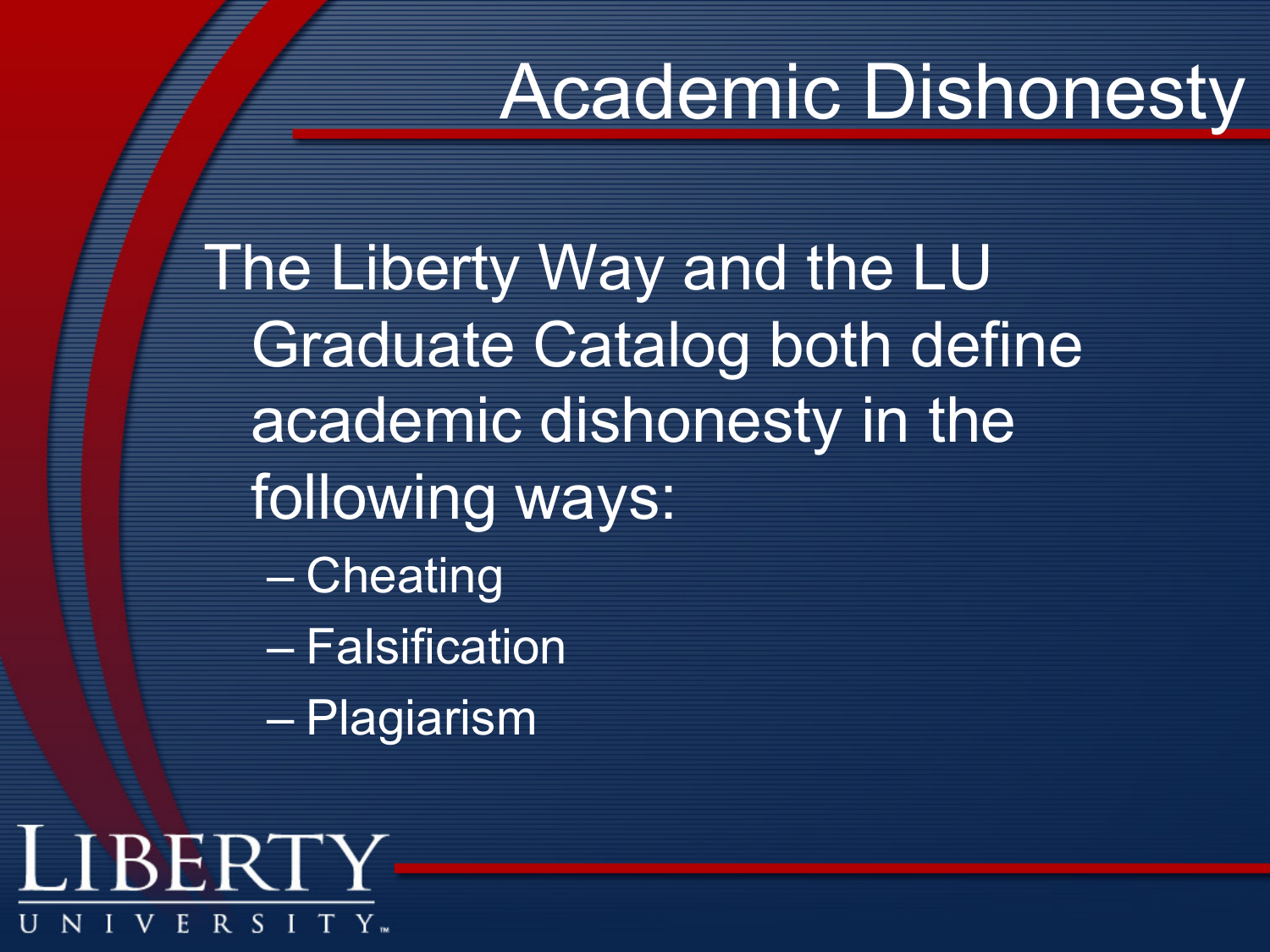# What Is Cheating?

### According to the Liberty Way, cheating involves:

- "Referring to information not specifically condoned by the instructor.
- Receiving information from a fellow student.

R S

– Stealing, buying, selling or transmitting a copy of any examination."

The 2008-09 Graduate Catalog further defines cheating as "a form of dishonesty in which a student attempts to give the appearance of a level of knowledge or skills that the student has not obtained" (pp. 32).**RERT**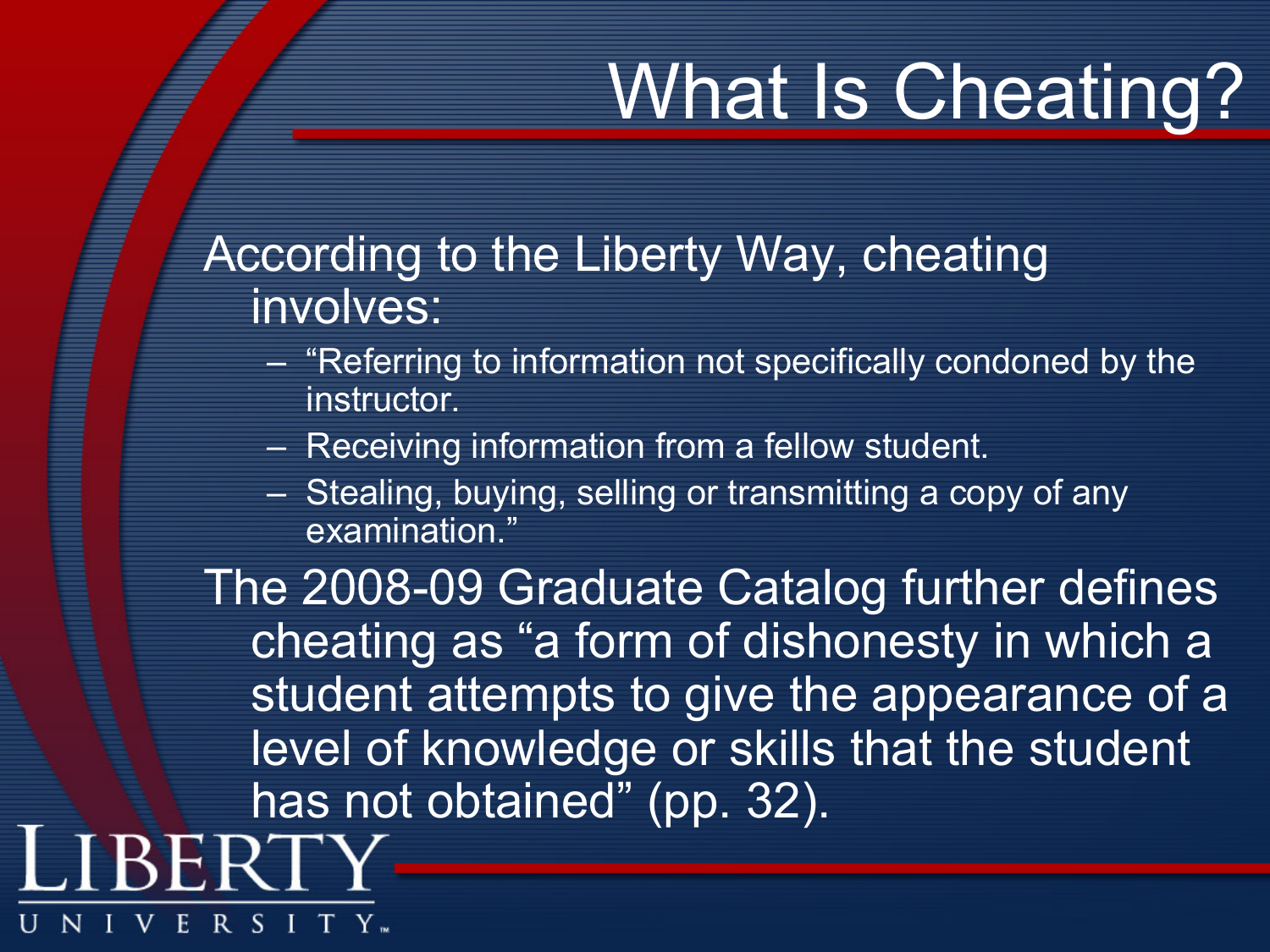# What is Falsification?

The Liberty Way explains falsification in this way:

- "Unauthorized signing of another person's name to an official form or document.
- Unauthorized modification, copying, or production of a University document."
- The Graduate Catalog adds to this definition that falsification may also include "invent[ing] or distort[ing] the origin or content of information used as authority" (32).  $\overline{\phantom{a}}$ 
	- This includes misrepresenting a source's ideas or arguments.
	- This includes falsely reporting research results.
	- This includes deliberate suppression or distortion of information sources.

#### LIBERTY R S I Е.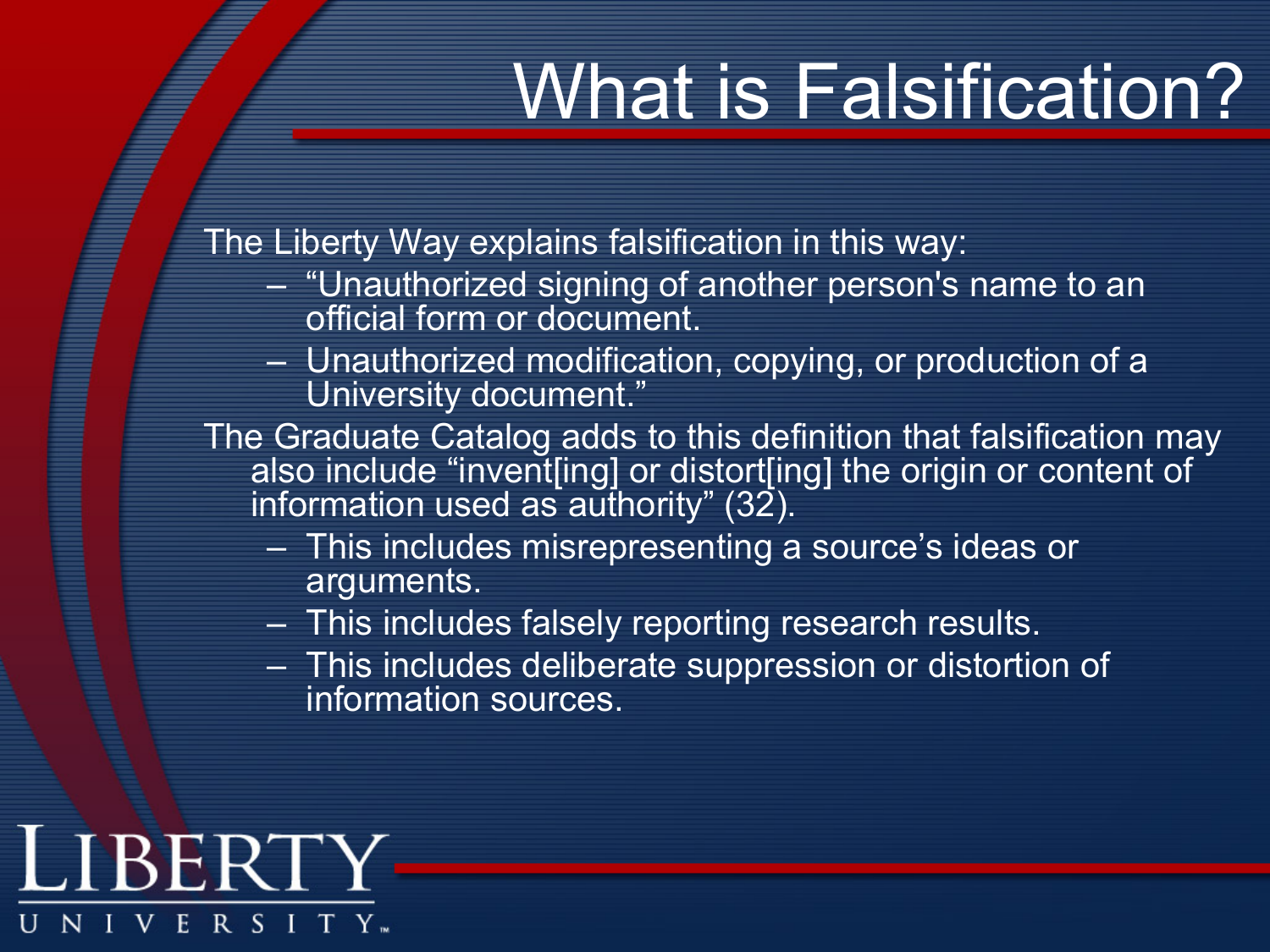## New Information

In Spring 2007, the GAC revised the Honor Code for graduate students. It maintains all of these definitions and explanations of plagiarism. It also bans the process of recycling papers—using a paper written for one class to fulfill another's requirements.

LIBERT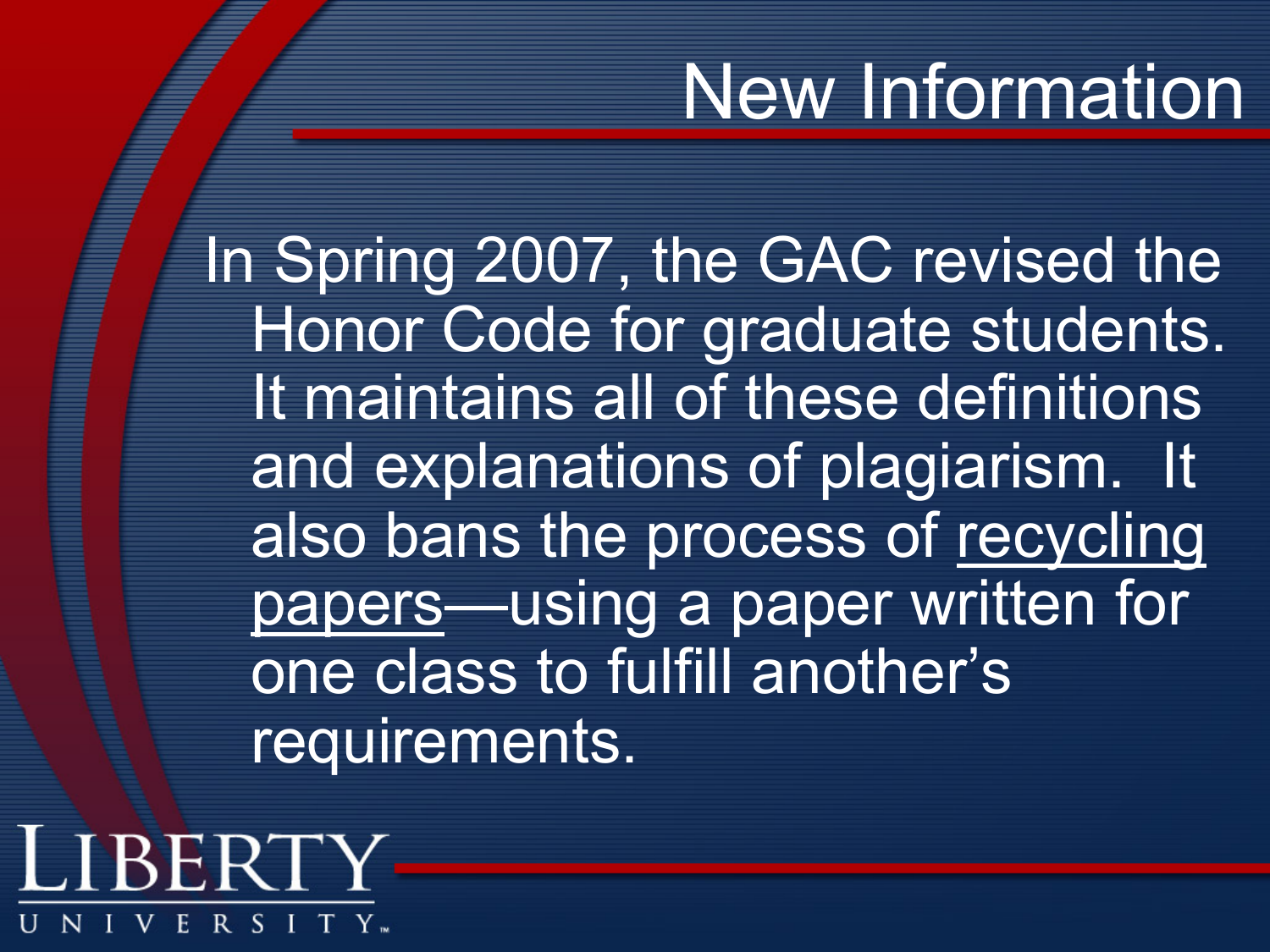# What Is Plagiarism, and How Can I Avoid It?

**Definitions Examples** Advice

LIBERTY RSITY Е.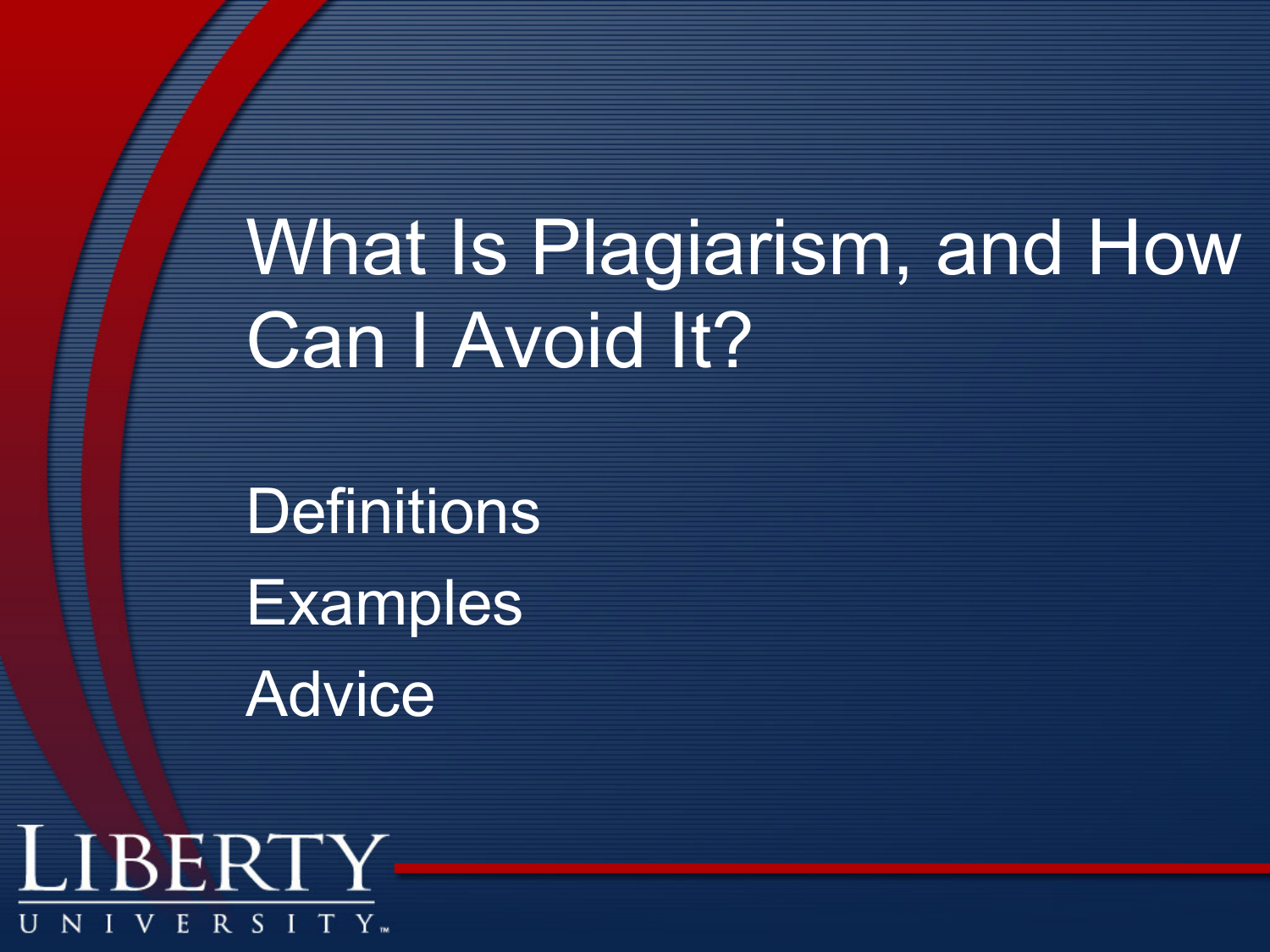# A Few Definitions

#### **Quotation**

- Using SPECIFIC and EXACT language from another source in your own work<sup>-</sup>
- Quotations must be marked with parenthetical citations or footnotes and placed in quotation marks ("").

#### **Paraphrase**

- Taking a specific passage from another source and putting it in your own words. *The Message*, for instance, is a paraphrase of the Bible.
- These must be marked with a parenthetical citation or footnote.

#### **Summary**

- Summary involves giving a recap of the main ideas and arguments in an outside source.
- If you are summarizing an ENTIRE source, simply give credit to the author and place the entry on your bibliography.
- If you are summarizing a specific passage, you must include a parenthetical citation or footnote after your summary.

LIBERT ERSITY.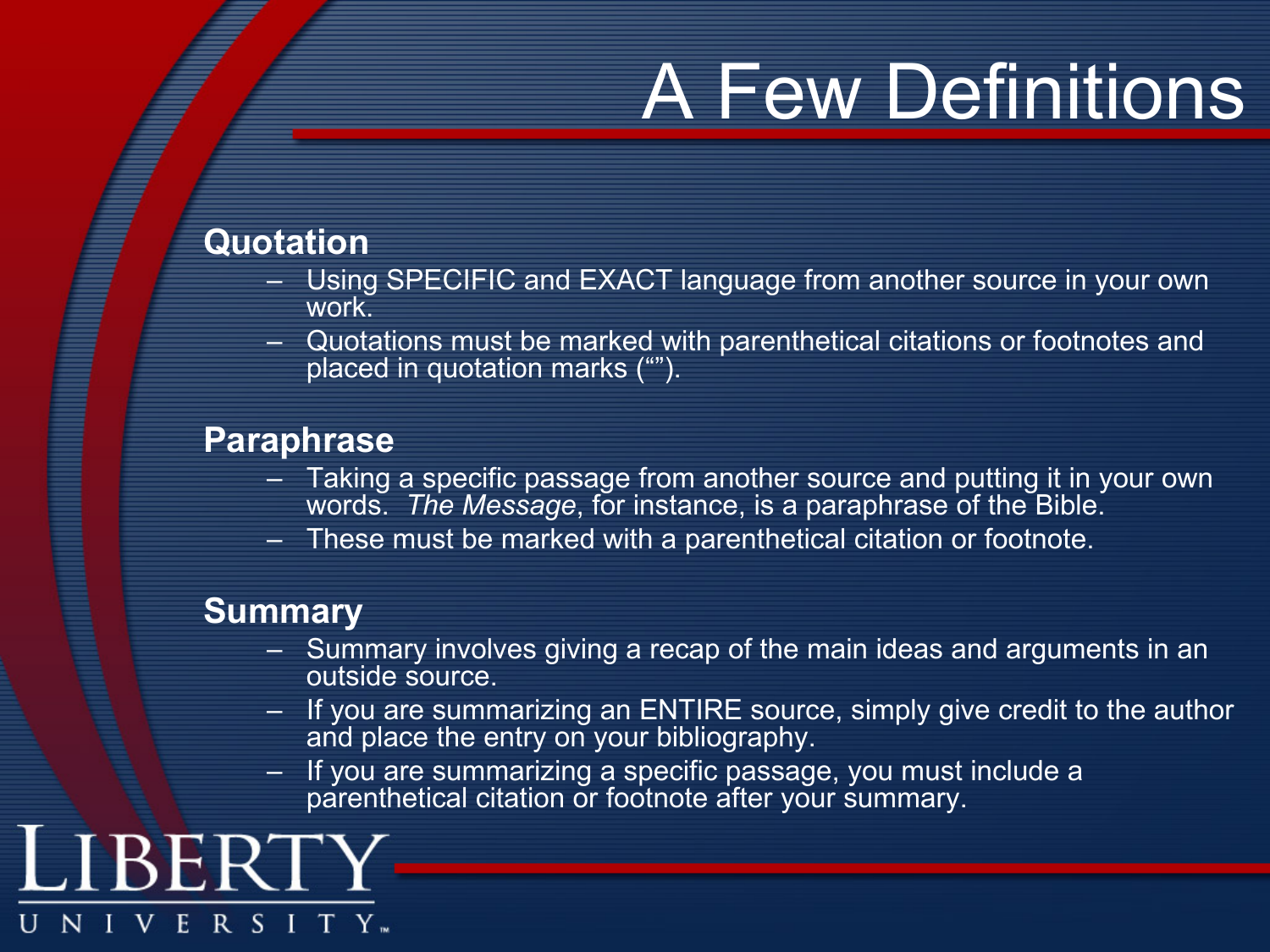# What Is Plagiarism?

At Liberty University, plagiarism is a form of Academic Dishonesty (along with cheating on examinations, selling test answers, and forging signatures and official university documents). It is "a form of intellectual theft" and thus will be taken as seriously as theft of a material item would be (see Graduate Catalog, p. 31).

#### The Liberty Way defines plagiarism as follows:

- "Omitting quotation marks or other conventional markings around material quoted from any printed source.
- "Paraphrasing a specific passage from a specific source without properly referencing the source.
- "Replicating another student's work or parts thereof and submitting it as an original."
- See http://www.liberty.edu/index.cfm?PID=1324 for this definition and for more information.

### LIBERTY ERSITY.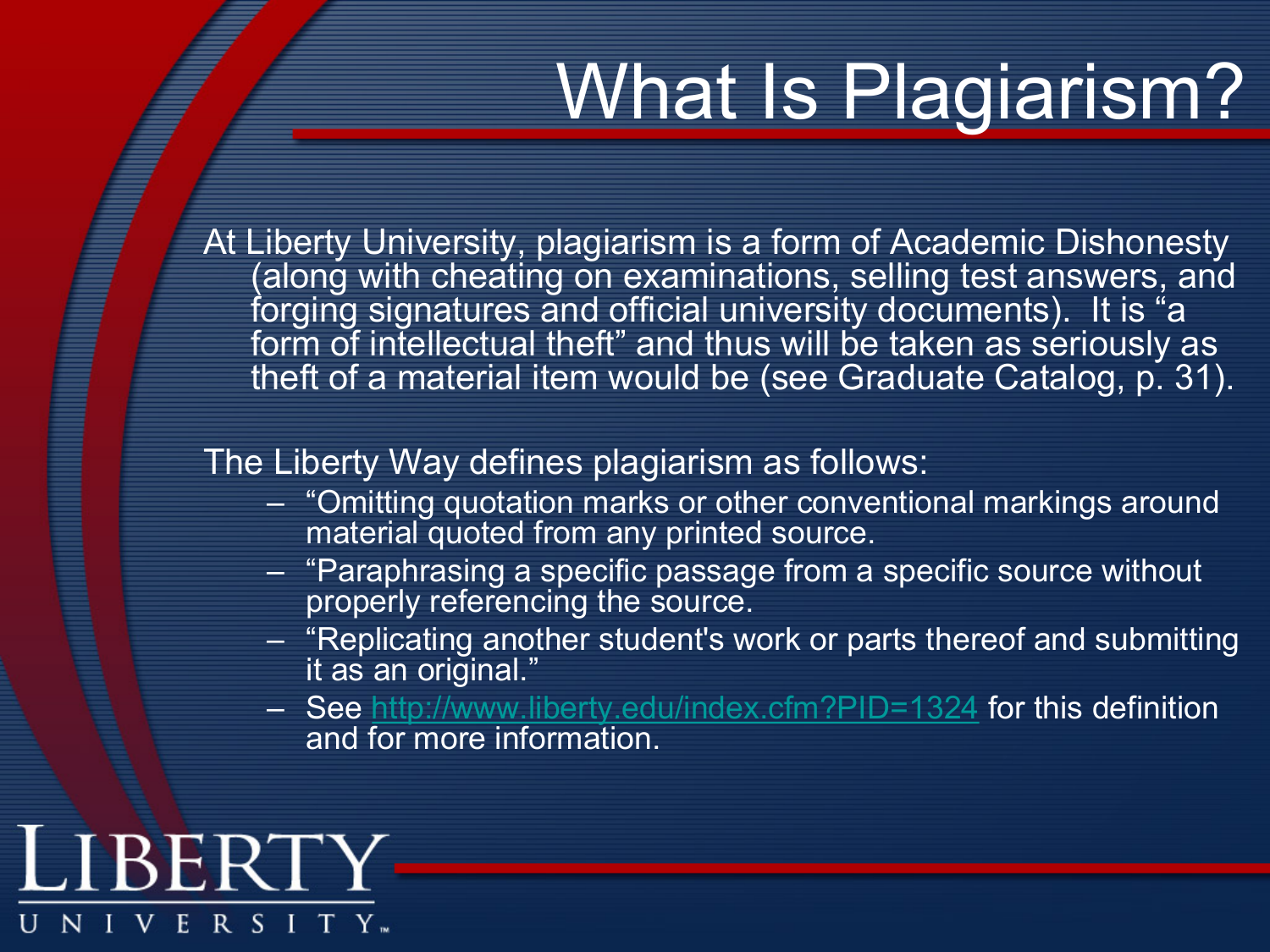## Omitting Quotation Marks: Some Specific Cases

#### Obvious Plagiarism:

- *A student quotes directly from a source without setting the quotation off with proper punctuation ("") and without giving credit in a parenthetical citation.*
- ALWAYS give credit where credit is due!

#### Less Obvious Plagiarism:

- *A student remembers to mark all his or her longer quotations, but he or she forgets that quotations of only a few words also require quotation marks.*
- A specific phrase that clearly comes from a particular source (i.e., "crucified with Christ" ALWAYS needs quotation marks).

#### Hidden Plagiarism:

- *A student quotes directly from a source but, thinking that he/she has simply paraphrased, only sets off the source with a parenthetical citation.*
- Even if you think you've put everything in your own words, go back and check to make sure you didn't use any exact phrases. Missing quotations marks constitute plagiarism!

### LIBERTY NIVERSITY.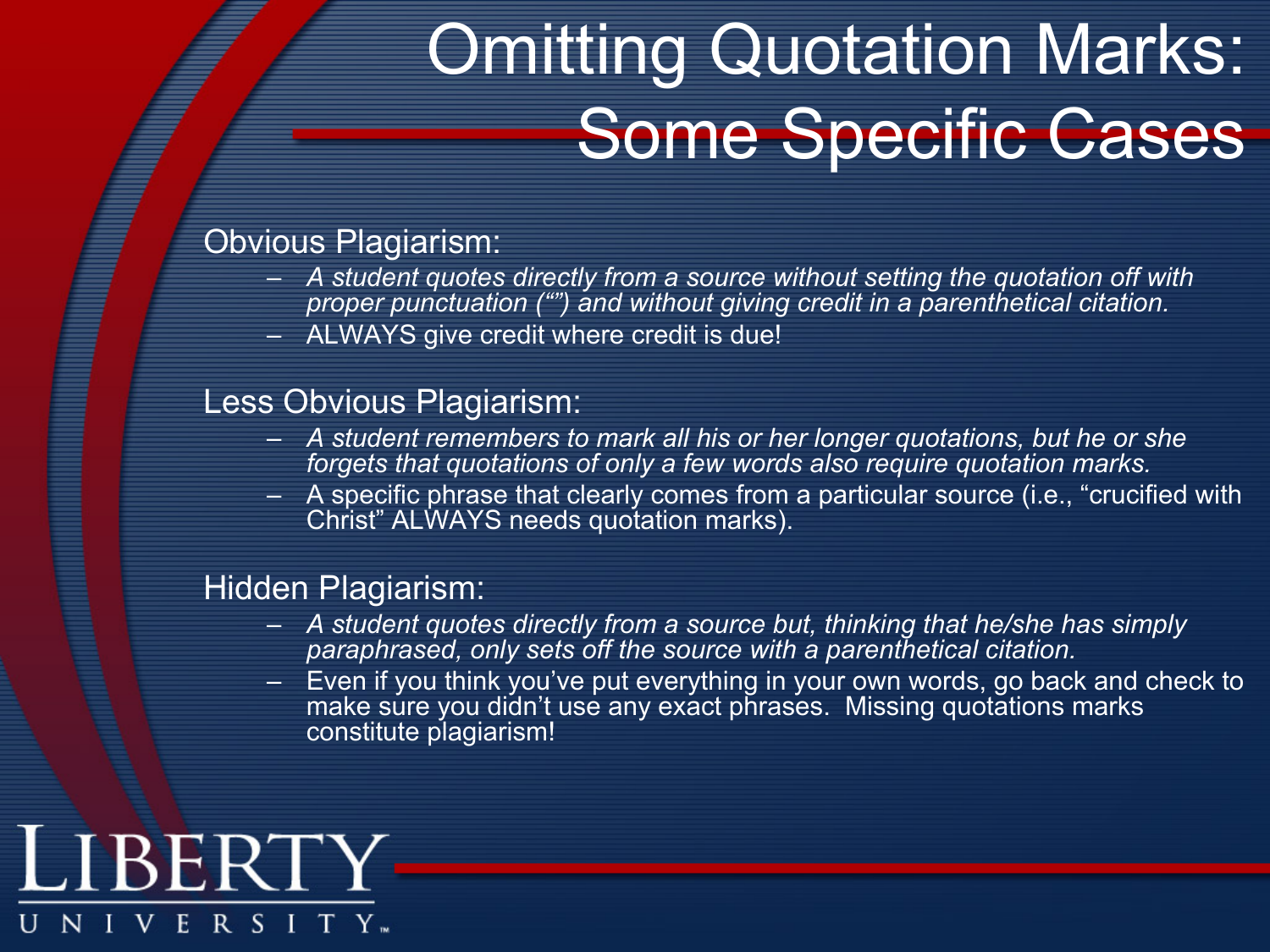## **Paraphrasing Specific Passages:** Some Specific Cases

#### Obvious Plagiarism:

- *A student summarizes a key argument that can be traced to a few specific passages but forgets to use an in-text citation.*
- If in doubt, ALWAYS use an in-text citation. Simply having a source on your bibliography is not good enough.

#### Less Obvious Plagiarism:

- *A student thinks he is summarizing a whole source, but he actually refers only to the introduction, which contains the main arguments.*
- After you have written your summary, look back at the source and make sure you have not echoed any language or sequence of sentences unknowingly. If you have, include an in-text citation.

#### Hidden Plagiarism:

LIBER

 $-V$ 

ERSIT

- *A student remembers hearing a specific phrase some time in the past and thinks it would fit well in the paper.*
- In this case, Google the phrase: if it draws thousands of hits, it's probably just a common expression. If Google sends you to a particular source or set of sources, though, you need to cite it.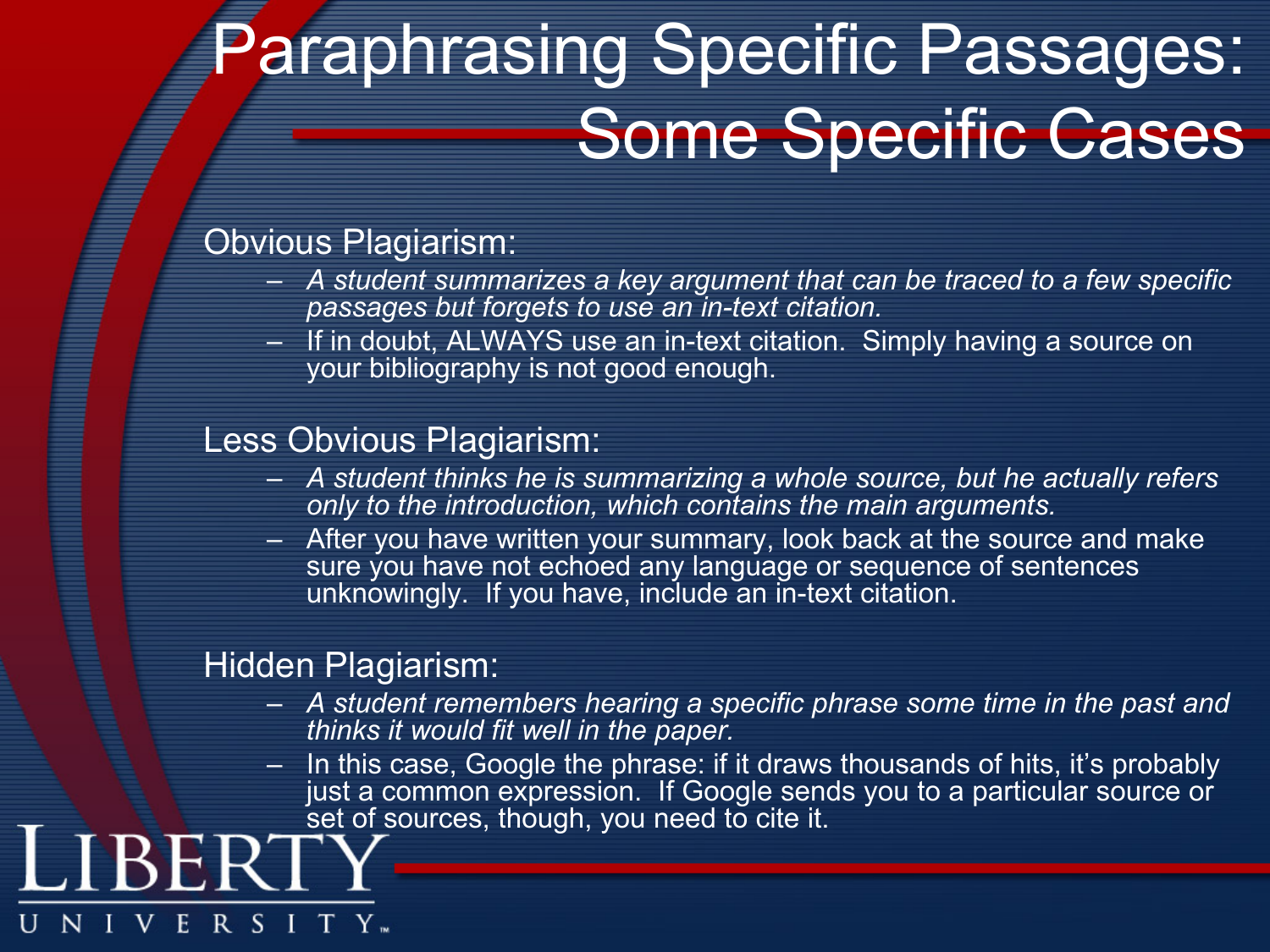## Using Another Student's Work: Some Specific Cases

#### Obvious Plagiarism:

- *A student turns in a paper written by someone else.*
- *A student downloads a paper from the Internet and takes credit for it.*
- If you did not write your WHOLE PAPER yourself, and if every source is not acknowledged and documented, you are plagiarizing.

#### Less Obvious Plagiarism:

- *A student's classmate makes some intelligent comments on the discussion board that he wants to explore further. He accidentally uses his classmate's ideas and passes them off as his own.*
- For every thought you have, ask yourself where it came from. If you can trace a source, you need to cite that source.

#### Hidden Plagiarism:

- *A student asks a classmate to look over a paper he wrote. He rewrites his sentences exactly as the classmate suggests.*
- Do NOT let a classmate, spouse, or friend rewrite your papers under any circumstances. See your professor for extensive editing help.

LIBERT VERSITY.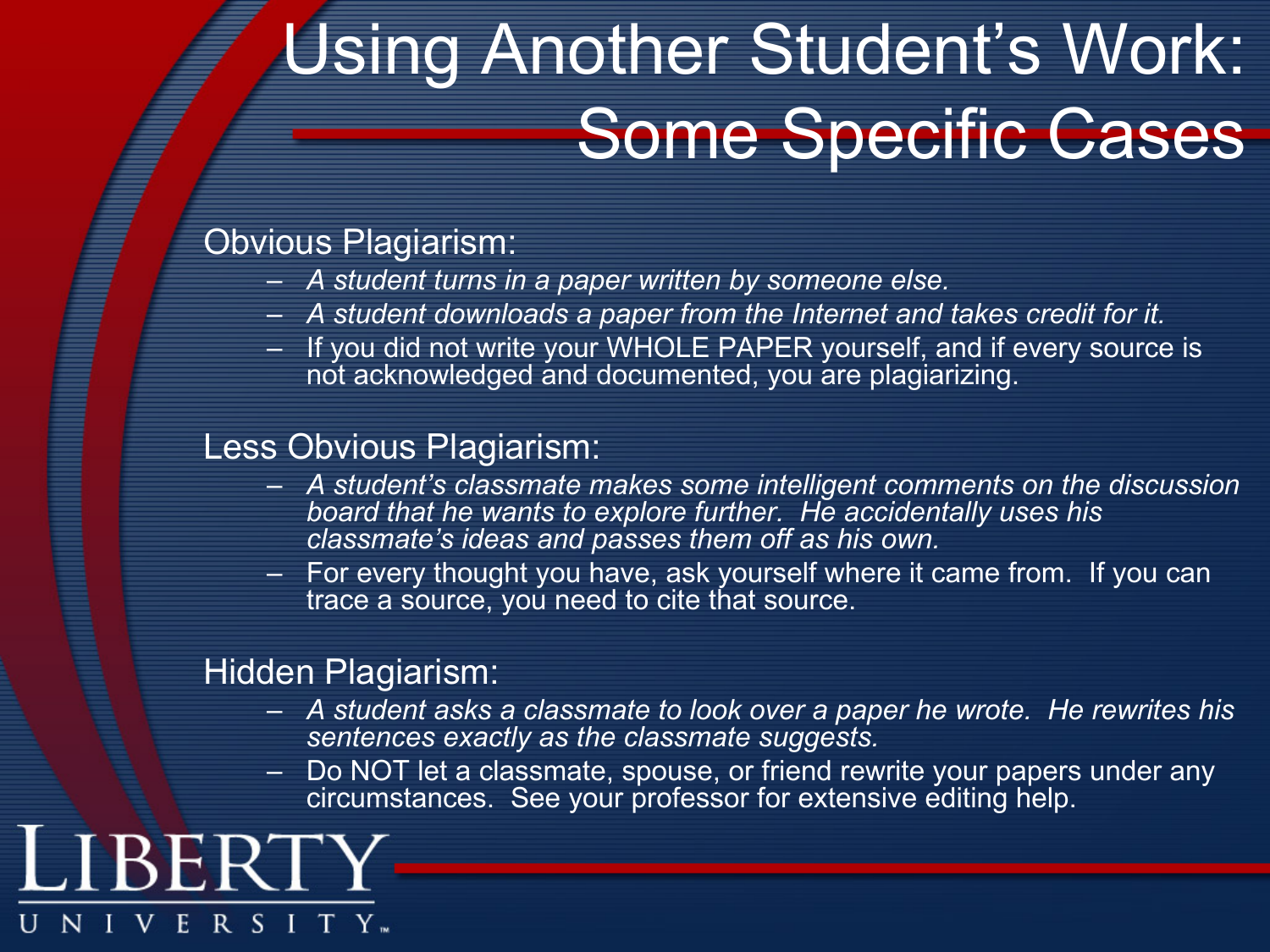# When Do I Have To Document?

When you quote directly, paraphrase, or summarize, cite it! When you use an idea in your work that you got from somewhere else, cite it!. When you refer to a point your instructor made, cite it! When you find a source on the Internet that gives you useful background information, cite it! When you have someone look over your work, make sure he/she does nothing more than proofread! **When you can trace the origin of your thoughts, phrases, and arguments to any location except your own brain, cite it!**

#### LIBERTY RSITY. E.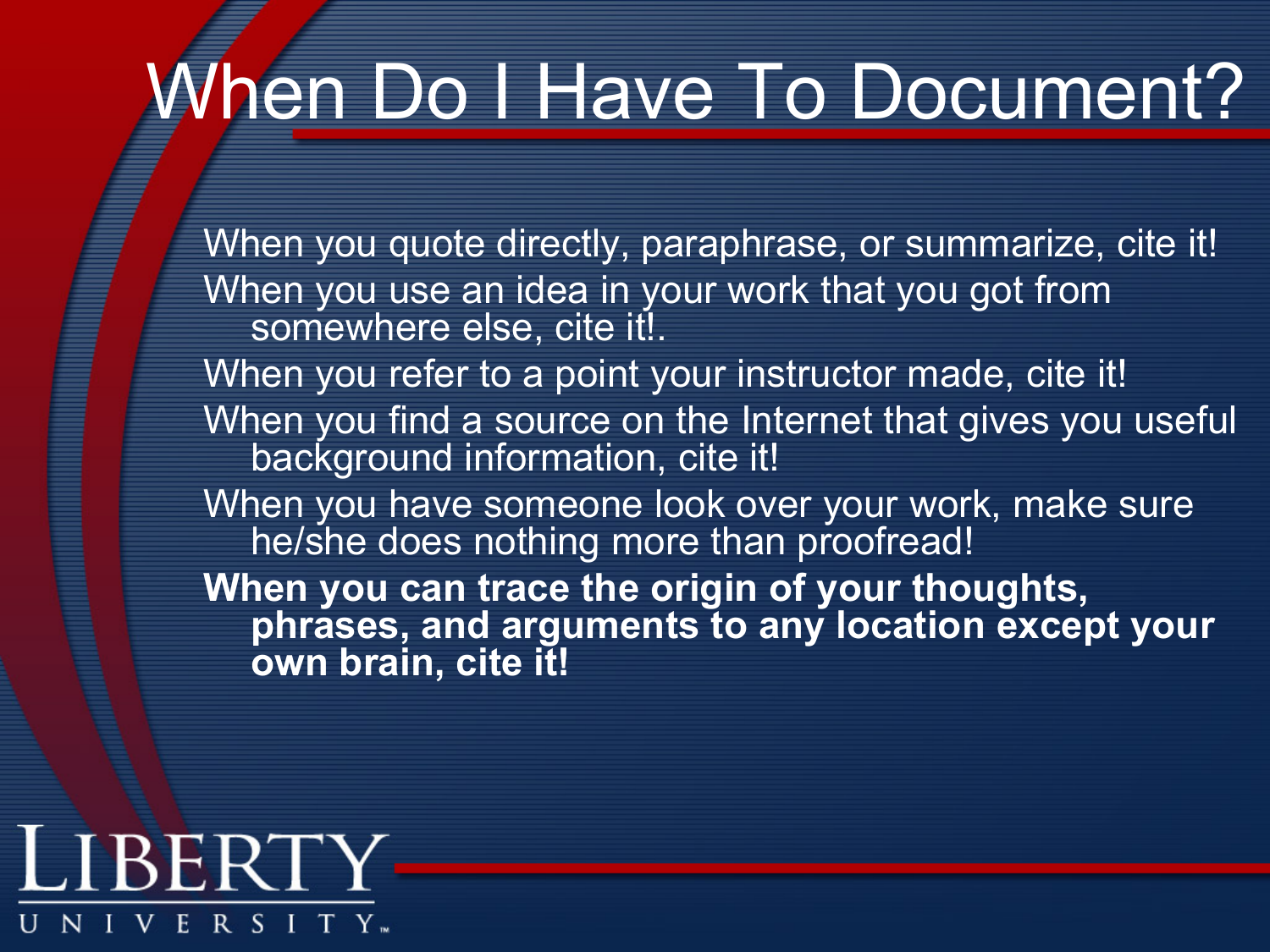### When Can I Leave Out a Citation?

When I come up with an idea entirely on my own.

When I do primary research and want to report the results of my study.

When I have a thought that grows out of-but is different from-what we talked about in class, on the discussion board, etc.

When I am talking about my paper with a friend, colleague, instructor, or family member and come to a realization I had not had previously.

When the fact I refer to is common knowledge:

- If your sources all assume something is true or well known, then you can too (e.g., "Projection and displacement are common phenomena in the counseling profession").
- If your next-door neighbor, spouse, and child all know something, then it's common knowledge (e.g., "Sesame Street is a children's television show").
- If everyone in your field already knows something, it's common knowledge (e.g., "Billy Graham is a well known evangelist").

**Summary: If your idea, words, or thought cannot be traced to a specific person, place, or source, you do not have to cite it.**

#### LIBERTY ERSITY. NIV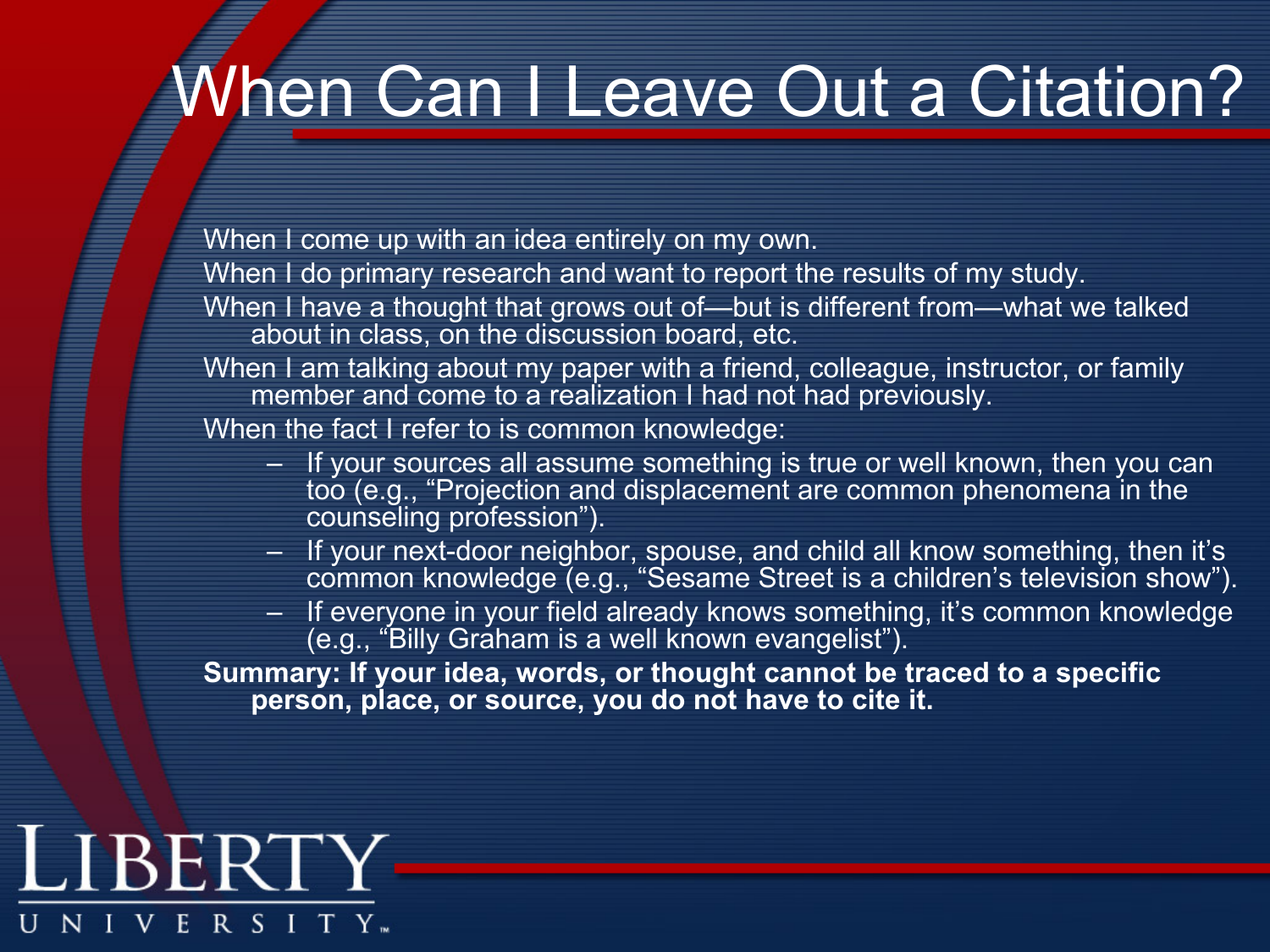## Other Things To Avoid

Over-quoting (probably not plagiarism, but grounds for a serious downgrade)

- Parroting back your professor's lecture (perhaps plagiarism, perhaps a lack of originality)
- Recycling an old paper (probably not plagiarism, but definitely grounds for a 0 on the assignment)
- Citing the source on the bibliography but not in the in-text citation (probably just an oversight, but grounds for a serious downgrade and/or rewrite)
- Using material taken directly from Blackboard or another online source (probably not intentional plagiarism, but punishable with the full plagiarism sanctions)

Using Freeessays.com, Gradesaver.com, Studentessays.com, Wikipedia, Sparknotes.com as scholarly sources (probably not plagiarism, but certainly academically unsound sources and thus grounds for a downgrade)

LIBERT RSITY. Е.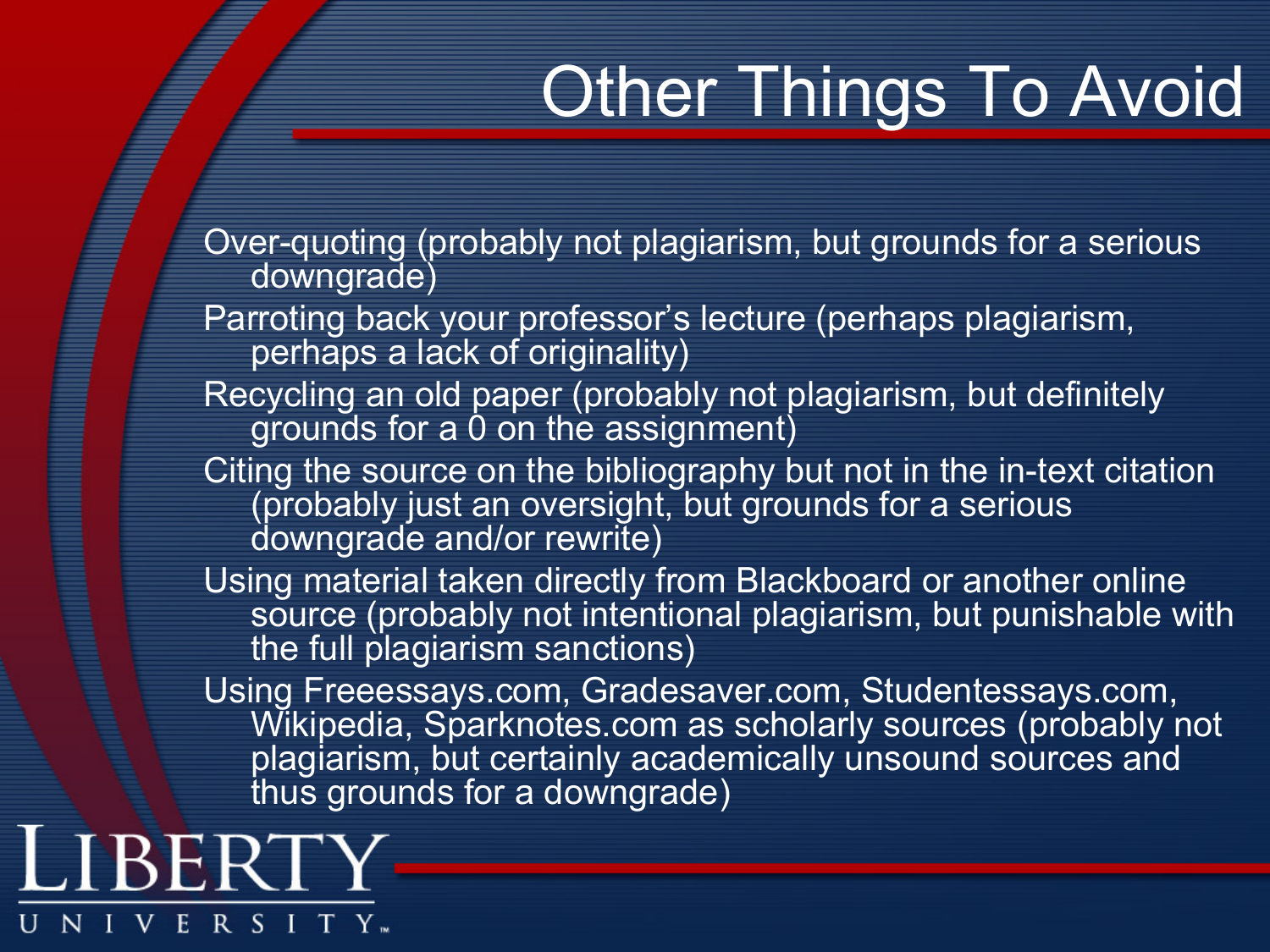# If In Doubt…

Cite! Better to over-cite than not to cite when you should. Go to your professor if you are worried you might be plagiarizing. If you approach the professor for help BEFORE the paper is due with your questions, there will be no penalties, and you will have a good learning experience.

If you are still in doubt, see the "Avoiding Plagiarism" section on this web site:

http://www.writing.ku.edu/students/guides.shtml#7.

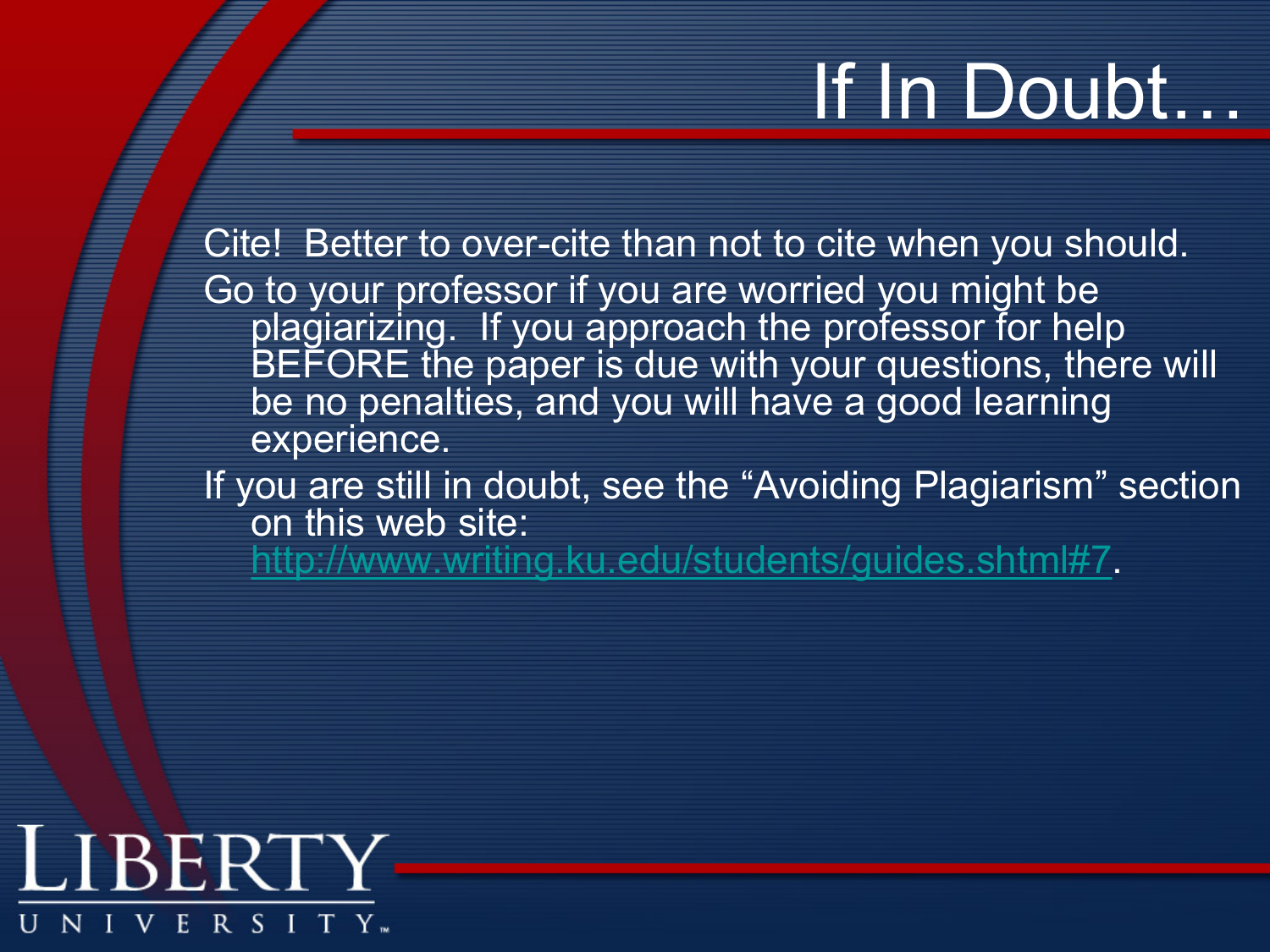LU's Academic Dishonesty **Policy** 

Sanctions Appeals

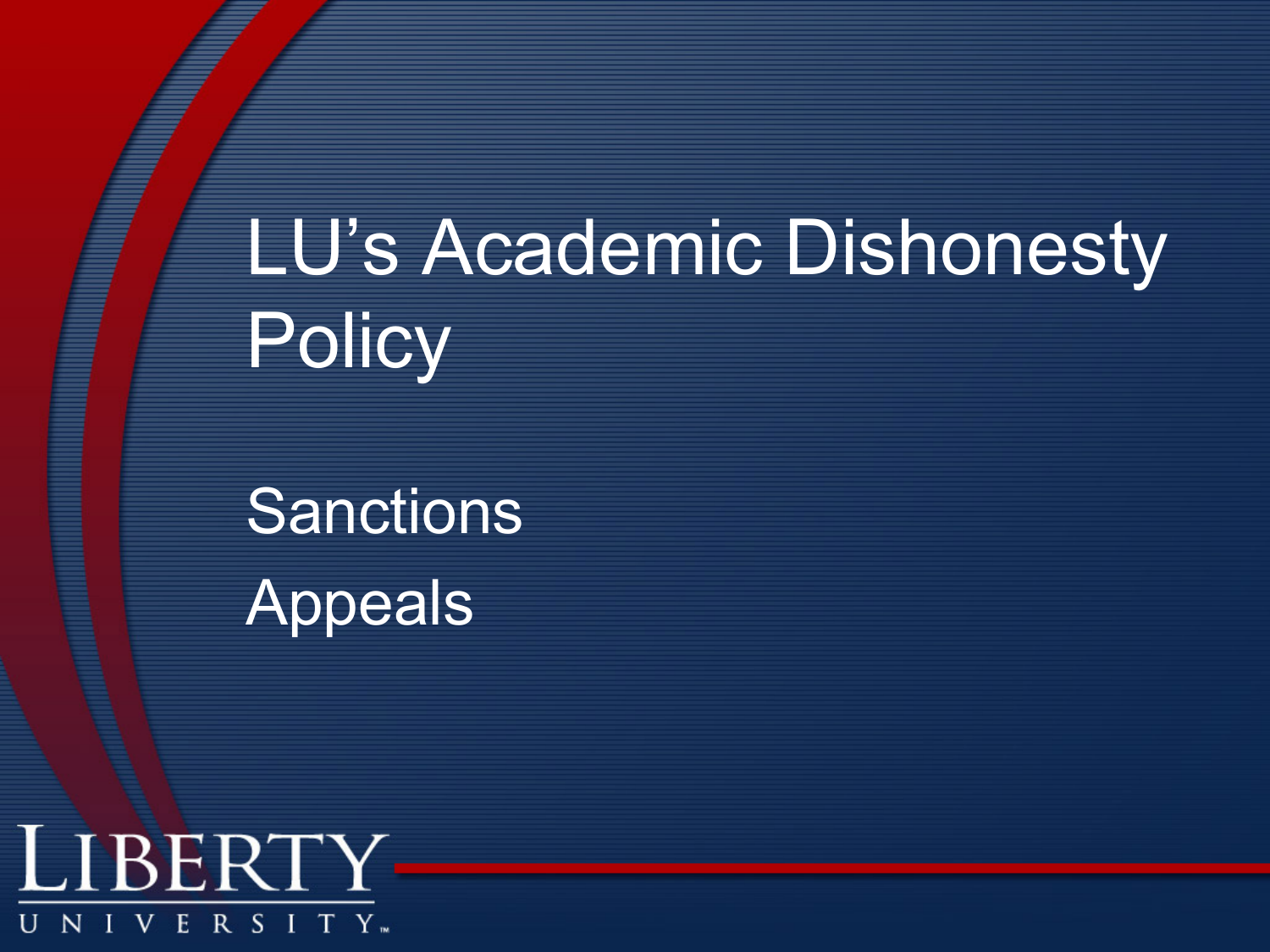## **Sanctions**

Except in very rare cases, academic dishonesty is punishable by an automatic "F" in the course.

If a case is not "clear and convincing," it is the professor's duty to investigate as necessary and impose the appropriate sanctions, including oral reprimands, reduced grades, failure in the course, or additional work (Graduate Catalog 32).

In some cases, punishment can be more extreme and involve expulsion from your academic program and/or Liberty.

Sanctions are just as stiff for distance students as for residential students.

Graduate and Undergraduate students have equally stiff statute and online, graduate creative here expansion sanctions, but the appeals process differs slightly.

Sanctions are not designed to make your life miserable; rather, they reflect the high value Liberty University places on personal integrity in all its forms.

LIBERTY ERSITY.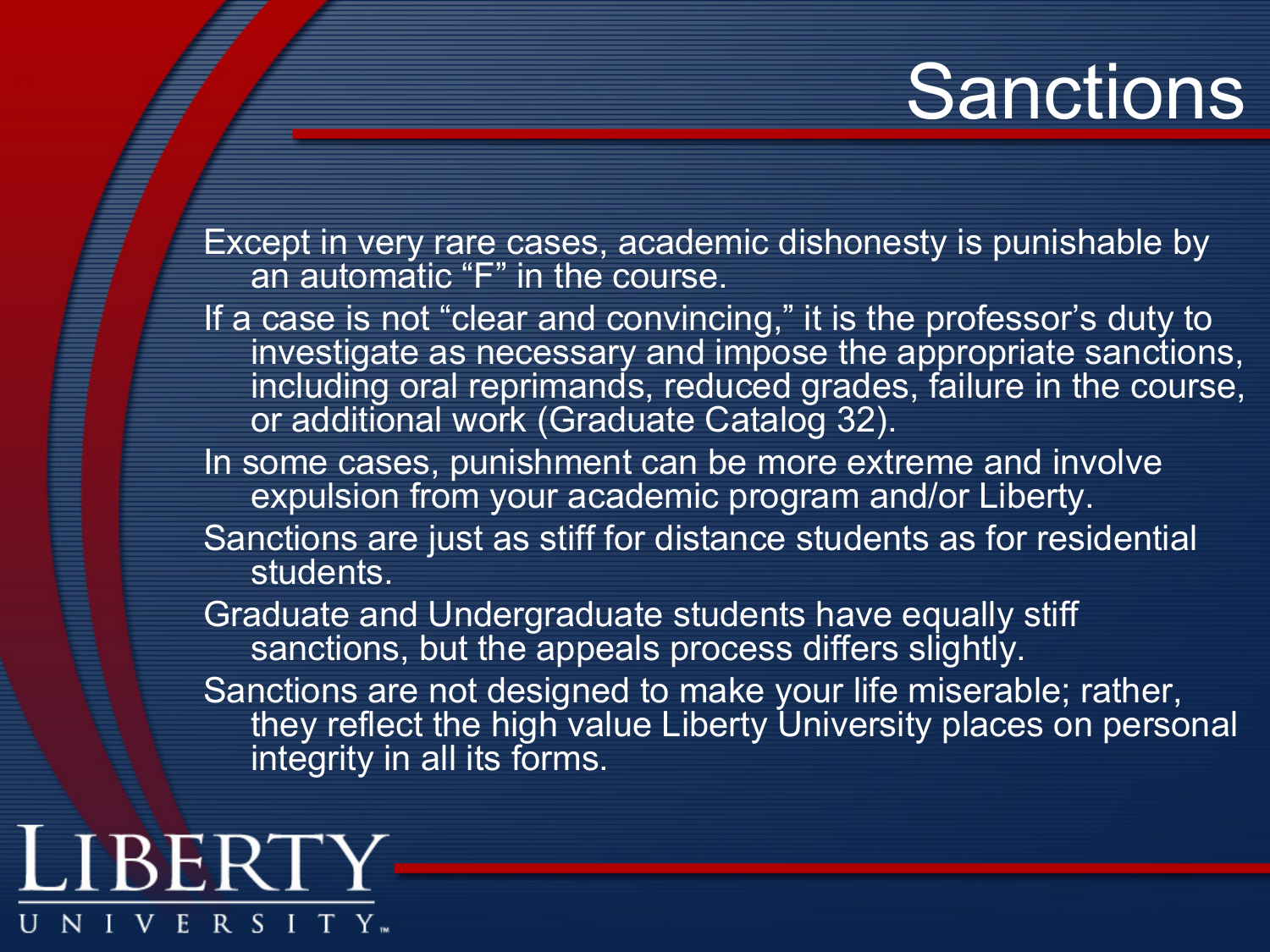### The Appeals Process for Undergraduate Students

If you are accused of academic dishonesty, your professor must notify you within one week of learning of the infraction. He/she will present his case to you in an appropriate format, such as a conference, phone call, e-mail, or commentary on a paper.

If you disagree with the charge, you may then submit a written appeal of the charge to the Department Chairperson. The Chair will evaluate the appeal and let you and the instructor know his/her decision.

If you lose the first appeal, you may go to the Dean of the school and follow the same procedure.

If you lose the second appeal, you have one week to appeal to the Senate Committee on Academic Admissions and Standards, who, along with the Dean and Registrar, will arrange a hearing. After the hearing, the committee will make a recommendation to the Provost, who will make a final decision.

### LIBERTY ERSITY.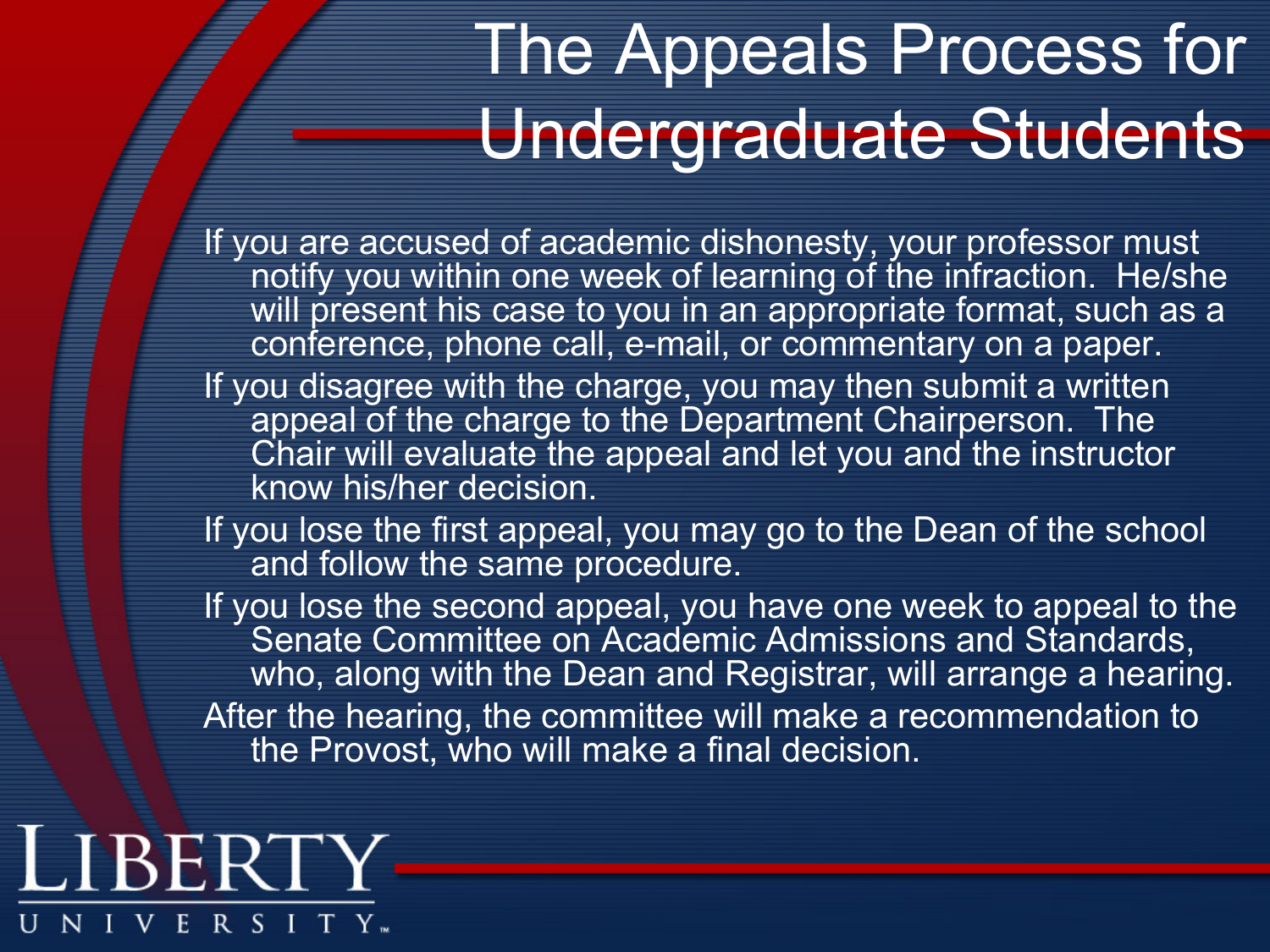### The Appeals Process for Graduate Students

If you are accused of plagiarism, your professor must notify you within one week of learning of the infraction. He/she will present his case to you in an appropriate format, such as a conference, phone call, e-mail, or evaluation of a paper.

- If you disagree with the charge, you may then submit a written appeal of the charge to the Dean of the School. The Dean will evaluate the appeal and let you and the instructor know his/her decision.
- If you lose this appeal, you have one week to submit a request for a hearing by the Committee on Graduate Academic and Admissions Standards, who will arrange a hearing in an appropriate format.

After the hearing, the committee will make a recommendation to the Graduate Senate, who will make a final decision.

#### LIBERTY RSITY. E.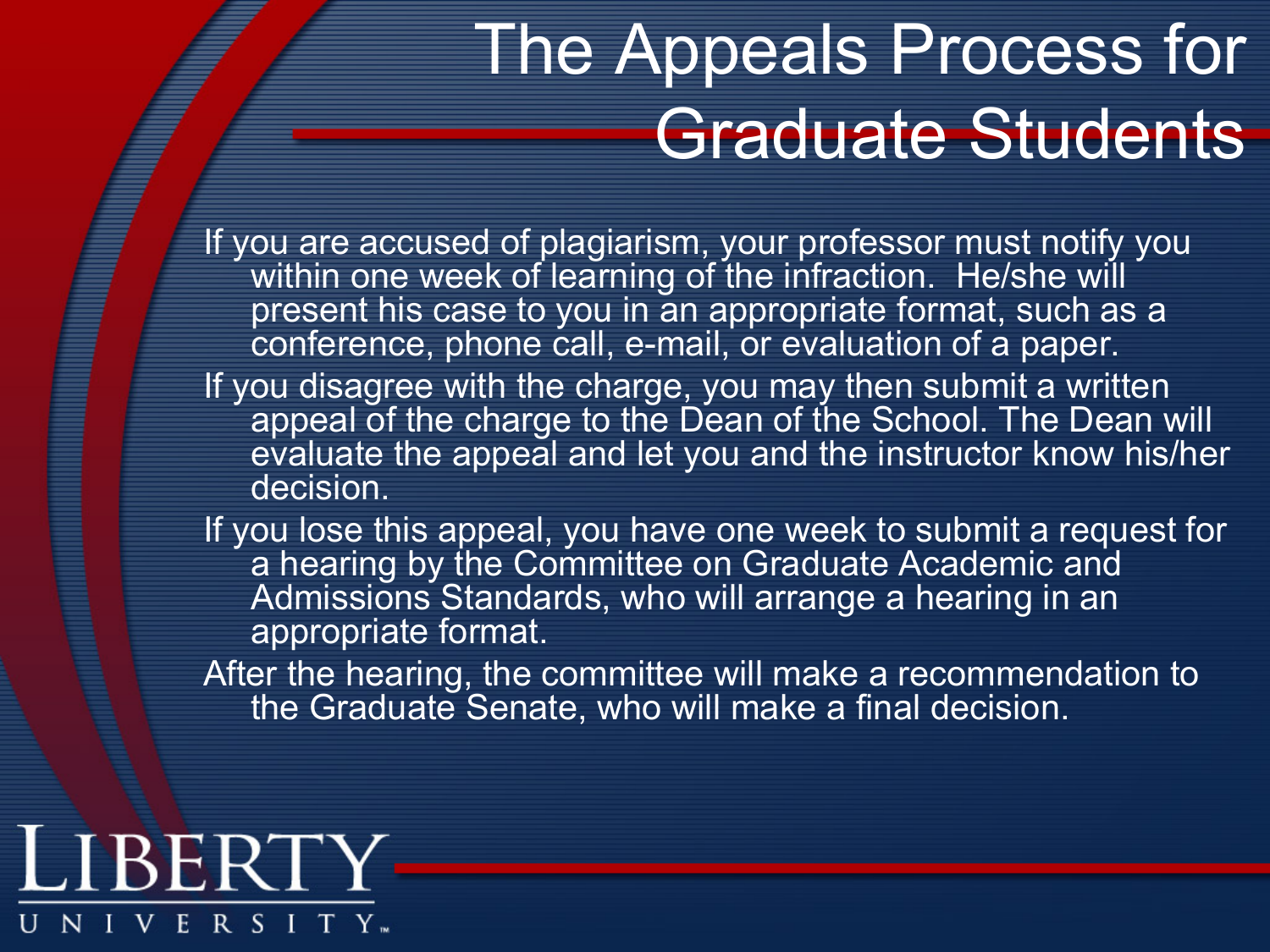# Rights and Responsibilities

Students Must…

- Maintain high standards of academic integrity.
- Report infractions of the LU Academic Honesty policy.
- If accused, tell the truth.
- Follow the appeals process if they feel the charge is unjust.

Faculty Must…

- Hold students responsible for academic honesty.
- If accusing a student who has *clearly* violated the policy, faculty must communicate the sanction to the student. Faculty are not required to hear a student's argument in a *clear* case of plagiarism and may choose simply to allow the appeals process to take its course.
- If accusing a student who has *possibly* violated the policy, faculty must investigate and communicate the appropriate sanction.

Administration Must…

– Follow the appeals process, looking out for the student's rights and the academic integrity of Liberty University.

ALL PEOPLE IN ALL CASES MUST TAKE ACTION COMMENSURATE WITH LIBERTY UNIVERSITY'S SPIRITUAL AND ACADEMIC STANDARDS.

LIBERTY NIVERSITY.